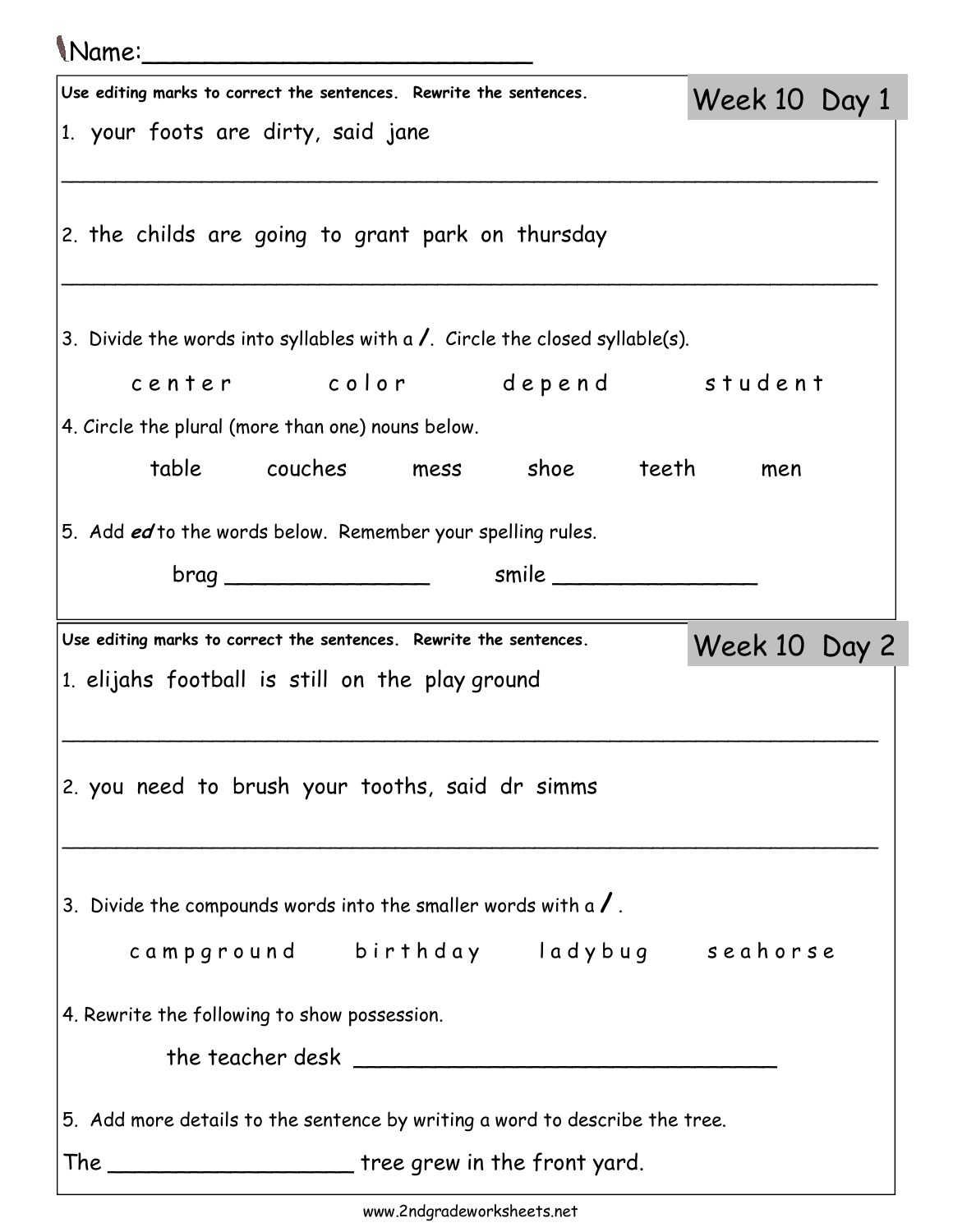## Name:\_\_\_\_\_\_\_\_\_\_\_\_\_\_\_\_\_\_\_\_\_\_\_\_\_

| Use editing marks to correct the sentences. Rewrite the sentences.  | Week 10 Day 3 |  |
|---------------------------------------------------------------------|---------------|--|
| 1. joes cat likes to chase mouses                                   |               |  |
| 2. i am going to franks house on tuesday, said jon                  |               |  |
| 3. Circle the compound words below.                                 |               |  |
| tractor sandbox catfish table                                       |               |  |
| 4. Which word best completes BOTH sentences. Circle ONE word.       |               |  |
| Raise your ____________ hand. We ____________ the party early.      |               |  |
| right start dirty left                                              |               |  |
| 5. Write the word than means <i>in a quick way</i> _________        |               |  |
| Use editing marks to correct the sentences. Rewrite the sentences.  | Week 10 Day 4 |  |
| 1. mr and mrs miller have three childs                              |               |  |
| 2. rovers puppys are brown black and yellow                         |               |  |
| 3. Which word best completes BOTH sentences. Circle ONE word.       |               |  |
| _________ you help me? There is a ___________ of food on the table. |               |  |
| will jar can box                                                    |               |  |
| 4. Circle the compound words below.                                 |               |  |
| earphone hurtful cupcake sadly reheat                               |               |  |
| 5. Write the word than means do again.                              |               |  |